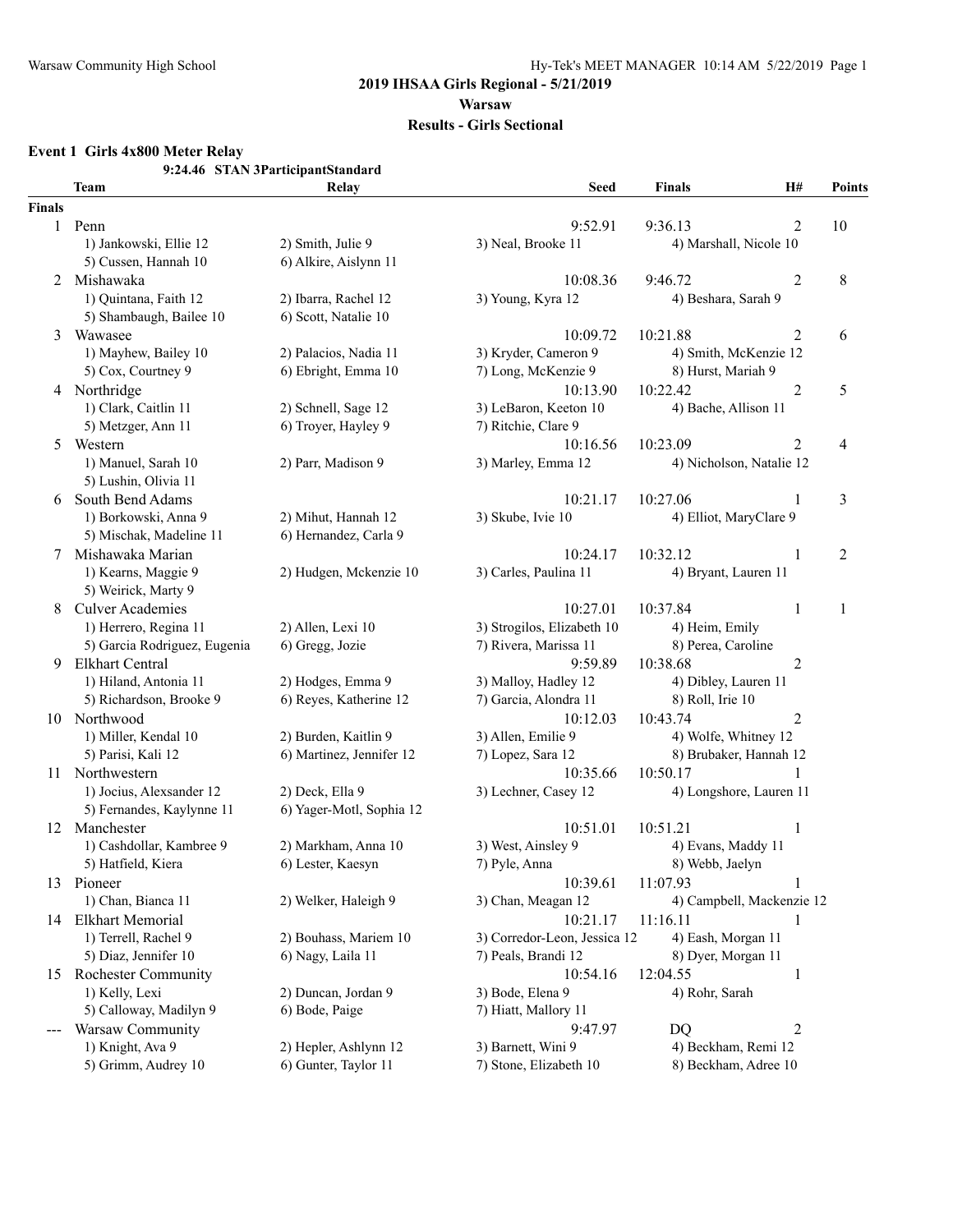#### **Event 2 Girls 100 Meter Hurdles**

|               | 15.00 STAN 3ParticipantStandard        |    |                              |                |                |                         |
|---------------|----------------------------------------|----|------------------------------|----------------|----------------|-------------------------|
|               | Name                                   |    | Yr School                    | <b>Seed</b>    | <b>Prelims</b> | H#                      |
|               | <b>Preliminaries</b>                   |    |                              |                |                |                         |
| 1             | Bagarus, Rylin                         |    | 12 Mishawaka                 | 15.16          | 15.56 Q        | 1                       |
| 2             | Peebles, Makayla                       | 11 | South Bend Washington        | 15.55          | 16.21 Q        | 2                       |
| 3             | Pfefferkorn, Makala                    |    | 10 Northwestern              | 16.35          | $16.25$ Q      | 1                       |
| 4             | Schaefer, Mariah                       |    | 12 Columbia City             | 15.95          | 16.31 Q        | $\overline{c}$          |
| 5             | Hart, Marin                            |    | 9 Warsaw Community           | 17.21          | 16.39 $q$      | $\overline{2}$          |
| 6             | Tarman, Tesslyn                        | 11 | Concord                      | 16.46          | 16.40 q        | $\overline{2}$          |
| 7             | Powell, Abigail                        | 12 | Triton                       | 16.47          | $16.67$ q      | $\overline{c}$          |
| 8             | Elledge, Olivia                        |    | 12 Fairfield                 | 16.25          | $16.85$ q      | 1                       |
| 9             | Pepple, Sarah                          |    | 12 Columbia City             | 17.04          | 16.92          | 2                       |
| 10            | Petsche, Anna                          | 10 | South Bend St. Joseph        | 16.82          | 17.08          | 1                       |
| 11            | Yoder, Madelyn                         |    | 10 Fairfield                 | 17.18          | 17.23          | 1                       |
| 12            | Marohn, Julia                          |    | 12 Plymouth                  | 17.15          | 17.52          | 1                       |
| 13            | Simon, Sydney                          | 11 | Concord                      | 16.87          | 17.54          | 2                       |
| 14            | Barker, Katie                          | 12 | Manchester                   | 16.84          | 17.83          | $\mathbf{1}$            |
| 15            | Mennen, Kyla                           | 10 | Cass                         | 17.89          | 18.84          | $\overline{2}$          |
| 16            | Gittings, Ambria                       |    | 9 Logansport                 | 17.91          | 19.30          | 1                       |
|               | <b>Event 2 Girls 100 Meter Hurdles</b> |    |                              |                |                |                         |
|               | 15.00 STAN 3ParticipantStandard        |    |                              |                |                |                         |
|               | Name                                   |    | Yr School                    | <b>Prelims</b> | Finals         | <b>Points</b>           |
| <b>Finals</b> |                                        |    |                              |                |                |                         |
|               | Bagarus, Rylin                         |    | 12 Mishawaka                 | 15.56          | 15.57          | 10                      |
| 2             | Pfefferkorn, Makala                    |    | 10 Northwestern              | 16.25          | 16.11          | 8                       |
| 3             | Schaefer, Mariah                       |    | 12 Columbia City             | 16.31          | 16.14          | 6                       |
| 4             | Hart, Marin                            |    | 9 Warsaw Community           | 16.39          | 16.20          | 5                       |
| 5             | Powell, Abigail                        | 12 | Triton                       | 16.67          | 16.48          | 4                       |
| 6             | Tarman, Tesslyn                        | 11 | Concord                      | 16.40          | 16.52          | $\overline{\mathbf{3}}$ |
|               | Peebles, Makayla                       | 11 | South Bend Washington        | 16.21          | 16.56          | $\overline{2}$          |
| 8             | Elledge, Olivia                        |    | 12 Fairfield                 | 16.85          | 16.64          | 1                       |
|               | <b>Event 3 Girls 100 Meter Dash</b>    |    |                              |                |                |                         |
|               | 12.27 STAN 3ParticipantStandard        |    |                              |                |                |                         |
|               | Name                                   |    | Yr School                    | <b>Seed</b>    | <b>Prelims</b> | H#                      |
|               | <b>Preliminaries</b>                   |    |                              |                |                |                         |
|               | Johnson, Paishence                     |    | 11 Mishawaka                 | 12.41          | 12.48 Q        | 1                       |
|               | 2 Pittman, Claire                      |    | 12 South Bend Washington     | 12.61          | 12.87 Q        | $\overline{c}$          |
| 3             | Easter, Joan                           |    | 10 Northwestern              | 12.96          | 12.87 Q        | 2                       |
| 4             | Petty, Carlondrea                      |    | 12 Mishawaka Marian          | 12.98          | 13.01 Q        | 1                       |
| 5             | Clampitt, Makayla                      |    | 12 Warsaw Community          | 12.50          | $12.94$ q      | $\overline{c}$          |
| 6             | Barnes, Janiyah                        |    | 12 Concord                   | 12.75          | $13.04$ q      | 1                       |
| 7             | Stogdill, Lillian                      |    | 9 Tri-Central                | 13.13          | 13.20 q        | $\overline{c}$          |
| 8             | Anderson, Emily                        | 10 | <b>Elkhart Memorial</b>      | 13.15          | $13.28$ q      | $\overline{c}$          |
| 9             | Swen, Precious                         |    | 12 Elkhart Christian Academy | 13.15          | 13.28          | 1                       |
| 10            | Reeves, Mya                            | 11 | <b>Elkhart Memorial</b>      | 13.11          | 13.29          | 1                       |
| 11            | Auler, Olivia                          |    | 9 Manchester                 | 13.22          | 13.55          | 1                       |
| 12            | Franco, Priscila                       |    | 12 Kokomo                    | 13.26          | 13.57          | $\overline{\mathbf{c}}$ |
| 13            | Bradley, Kenzie                        |    | 9 Rochester Community        | 13.50          | 13.59          | $\mathfrak{2}$          |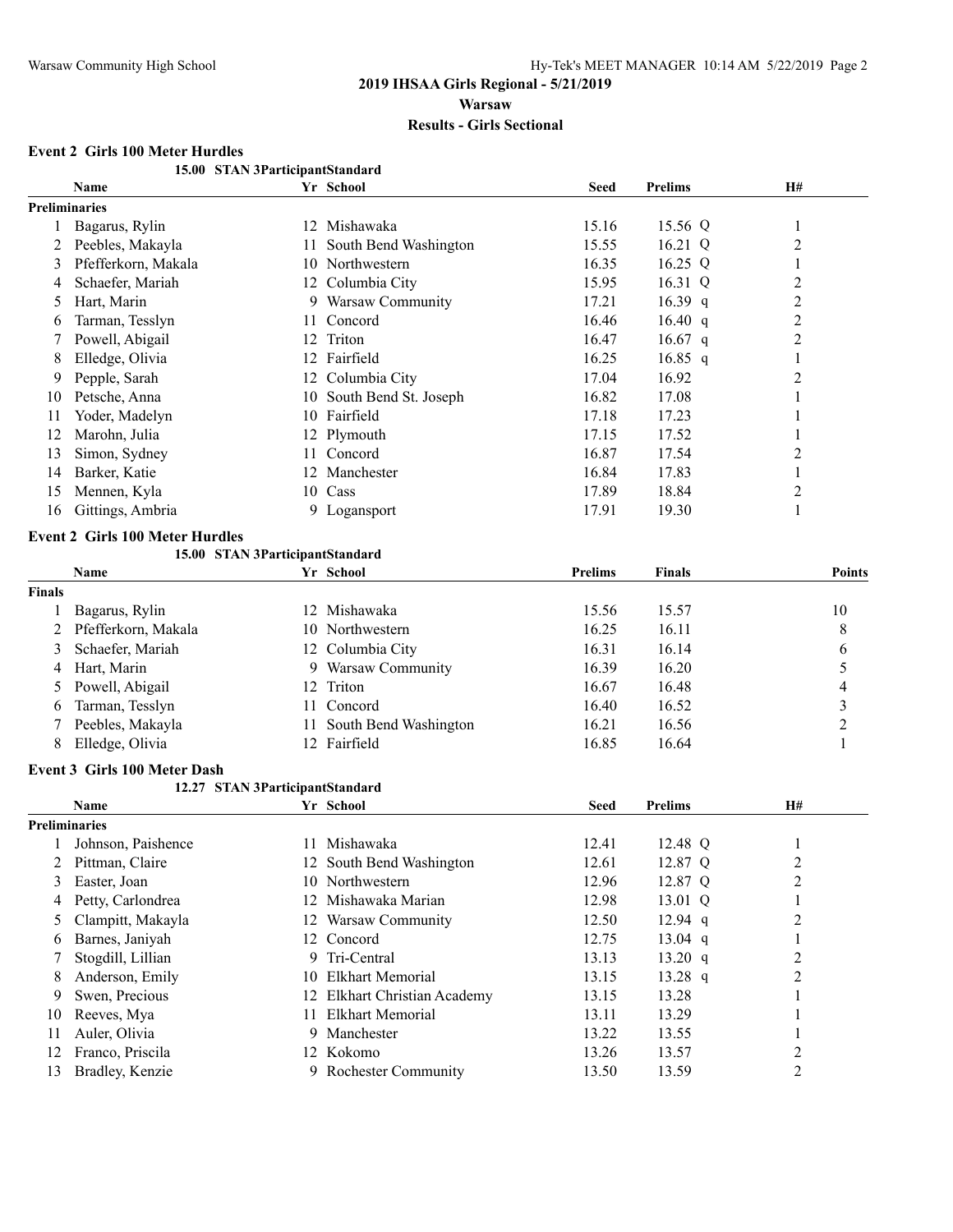**Preliminaries ... (Event 3 Girls 100 Meter Dash)**

### **2019 IHSAA Girls Regional - 5/21/2019**

**Warsaw**

#### **Results - Girls Sectional**

|                | Name                                |      | Yr School                    | <b>Seed</b>                 | <b>Prelims</b> | H#                       |                          |
|----------------|-------------------------------------|------|------------------------------|-----------------------------|----------------|--------------------------|--------------------------|
|                | 14 Heerschop, Shelby                |      | 11 Northridge                | 12.79                       | 14.00          | 1                        |                          |
| $---$          | Burkett, Kami                       |      | 9 Rochester Community        | 13.67                       | DQ             | 1                        |                          |
|                | Event 3 Girls 100 Meter Dash        |      |                              |                             |                |                          |                          |
|                | 12.27 STAN 3ParticipantStandard     |      |                              |                             |                |                          |                          |
|                | Name                                |      | Yr School                    | <b>Prelims</b>              | <b>Finals</b>  |                          | <b>Points</b>            |
| <b>Finals</b>  |                                     |      |                              |                             |                |                          |                          |
| 1              | Johnson, Paishence                  | 11.  | Mishawaka                    | 12.48                       | 12.58          |                          | 10                       |
| $\overline{2}$ | Pittman, Claire                     | 12   | South Bend Washington        | 12.87                       | 12.87          |                          | 8                        |
| 3              | Petty, Carlondrea                   |      | 12 Mishawaka Marian          | 13.01                       | 12.98          |                          | 6                        |
| 4              | Clampitt, Makayla                   |      | 12 Warsaw Community          | 12.94                       | 13.04          |                          | 5                        |
| 5              | Easter, Joan                        |      | 10 Northwestern              | 12.87                       | 13.21          |                          | $\overline{\mathcal{L}}$ |
| 6              | Anderson, Emily                     |      | 10 Elkhart Memorial          | 13.28                       | 13.42          |                          | $\mathfrak{Z}$           |
| 7              | Stogdill, Lillian                   | 9    | Tri-Central                  | 13.20                       | 13.62          |                          | $\overline{c}$           |
| 8              | Barnes, Janiyah                     |      | 12 Concord                   | 13.04                       | 13.63          |                          | 1                        |
|                |                                     |      |                              |                             |                |                          |                          |
|                | <b>Event 4 Girls 1600 Meter Run</b> |      |                              |                             |                |                          |                          |
|                | 5:02.82 STAN 3ParticipantStandard   |      |                              |                             |                |                          |                          |
|                | Name                                |      | Yr School                    | <b>Seed</b>                 | <b>Finals</b>  |                          | <b>Points</b>            |
| <b>Finals</b>  |                                     |      |                              |                             |                |                          |                          |
| 1              | Dyer, Morgan                        | 11   | <b>Elkhart Memorial</b>      | 5:08.55                     | 5:12.04        |                          | 10                       |
| 2              | Quintana, Faith                     |      | 12 Mishawaka                 | 5:14.05                     | 5:17.86        |                          | 8                        |
| 3              | Oddou, Lillie                       | 11   | Columbia City                | 5:17.46                     | 5:18.15        |                          | 6                        |
| 4              | Dibley, Lauren                      | 11   | Elkhart Central              | 5:33.45                     | 5:24.16        |                          | 5                        |
| 5              | Smith, Julie                        |      | 9 Penn                       | 5:17.39                     | 5:25.32        |                          | $\overline{4}$           |
| 6              | Beckham, Adree                      |      | 10 Warsaw Community          | 5:16.63                     | 5:31.64        |                          | $\mathfrak{Z}$           |
| 7              | Grimm, Audrey                       |      | 10 Warsaw Community          | 5:20.94                     | 5:37.18        |                          | $\overline{c}$           |
| 8              | Neal, Brooke                        |      | 11 Penn                      | 5:16.22                     | 5:37.91        |                          | 1                        |
| 9              | Scher, Nicky                        | 11 - | North Miami                  | 5:32.80                     | 5:41.86        |                          |                          |
| 10             | Lechner, Casey                      |      | 12 Northwestern              | 5:36.65                     | 5:45.25        |                          |                          |
| 11             | Hall, Rachel                        | 11-  | Bremen                       | 5:37.66                     | 5:49.07        |                          |                          |
| 12             | Parr, Madison                       |      | 9 Western                    | 5:42.43                     | 5:49.57        |                          |                          |
| 13             | Leicht, Makenna                     | 9.   | Cass                         | 5:48.62                     | 5:50.16        |                          |                          |
| 14             | Cashdollar, Kambree                 |      | 9 Manchester                 | 5:46.14                     | 5:51.38        |                          |                          |
|                | Event 5 Girls 4x100 Meter Relay     |      |                              |                             |                |                          |                          |
|                | 48.77 STAN 3ParticipantStandard     |      |                              |                             |                |                          |                          |
|                | <b>Team</b>                         |      | Relay                        | <b>Seed</b>                 | <b>Finals</b>  | H#                       | <b>Points</b>            |
| Finals         |                                     |      |                              |                             |                |                          |                          |
| 1              | Mishawaka                           |      |                              | 49.57                       | 49.62          | 2                        | 10                       |
|                | 1) Jones, India 10                  |      | 2) Johnson, Paishence 11     | 3) Udongo, Ambriyana 11     |                | 4) Smith, DeiJana 12     |                          |
|                | 5) Carrie, Fozkos 9                 |      | 6) Bagarus, Rylin 12         | 7) Burroughs, Zemirah 10    |                |                          |                          |
|                | 2 Northwood                         |      |                              | 50.71                       | 50.10          | 2                        | $\,8\,$                  |
|                | 1) Hartman, Reagan 11               |      | 2) Martz, Emma 9             | 3) Parisi, Lexi 12          |                | 4) Hershberger, Riley 12 |                          |
|                | 5) Roa, Brooke 10                   |      | 6) McBrier, Karli 11         | 7) Knepp, Ali 10            |                |                          |                          |
| 3              | <b>Elkhart Memorial</b>             |      |                              | 51.01                       | 50.40          | 2                        | 6                        |
|                | 1) Axsom, Madison 9                 |      | 2) Nagy, Laila 11            | 3) Reeves, Mya 11           |                | 4) Anderson, Emily 10    |                          |
|                | 5) Ekema, Rebecca 10                |      | 6) Gladden, Jamiya 10        | 7) Leonard, Alexis 9        |                | 8) Peals, Brandi 12      |                          |
| 4              | Concord                             |      |                              | 51.12                       | 50.90          | $\overline{c}$           | 5                        |
|                | 1) Holloway, Janiyla 12             |      | 2) Tarman, Tesslyn 11        | 3) Smith, Aniya 9           |                | 4) Barnes, Janiyah 12    |                          |
|                | 5) Carpenter, Faith 11              |      | 6) Colton-Flores, Shenais 12 | 7) Mujica Alfonzo, Paola 11 |                |                          |                          |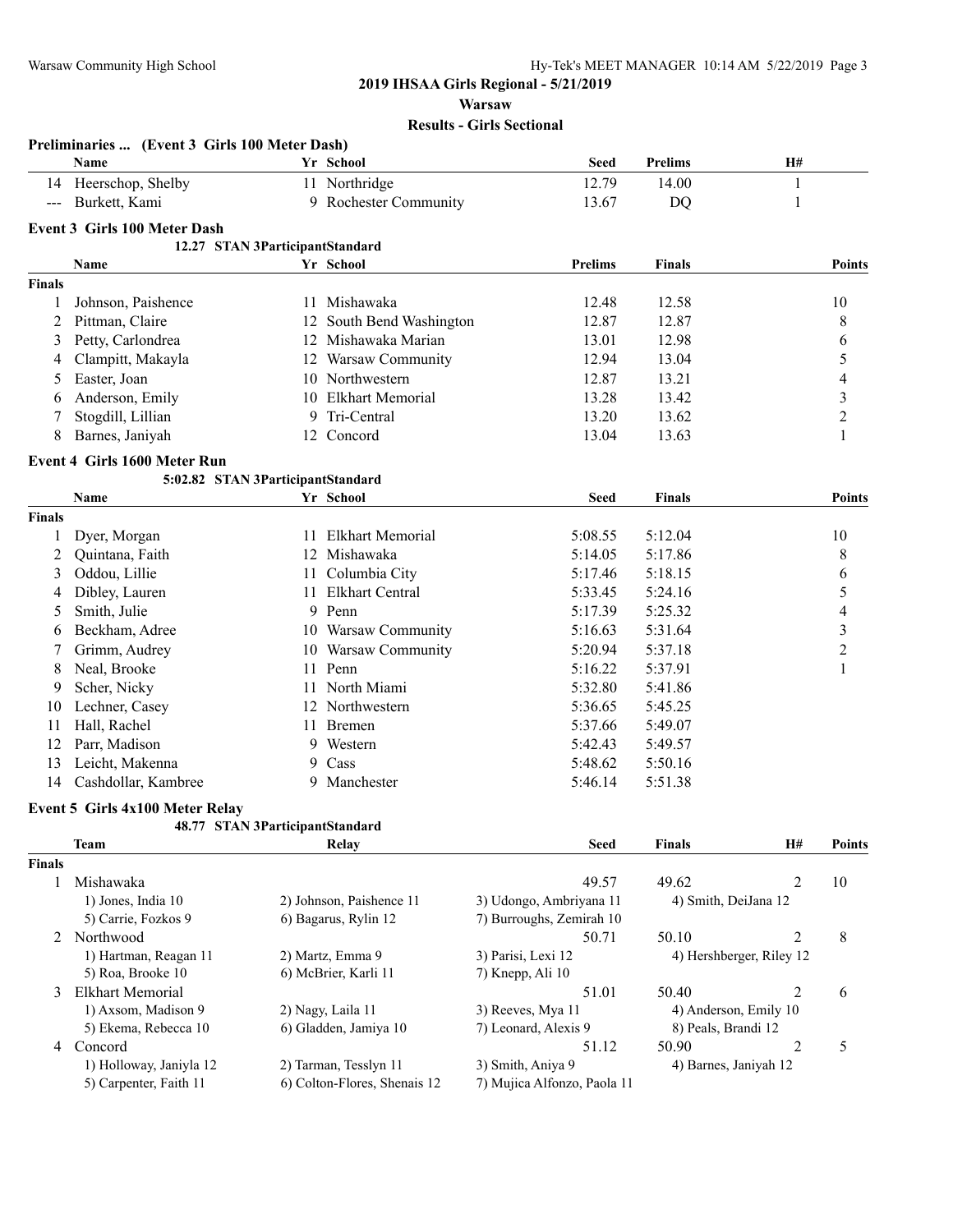#### **2019 IHSAA Girls Regional - 5/21/2019 Warsaw**

# **Results - Girls Sectional**

#### **Finals ... (Event 5 Girls 4x100 Meter Relay)**

|    | <b>Team</b>              | Relay                      | <b>Seed</b>                | <b>Finals</b>           | H#                          | <b>Points</b>           |
|----|--------------------------|----------------------------|----------------------------|-------------------------|-----------------------------|-------------------------|
| 5. | <b>Warsaw Community</b>  |                            | 51.10                      | 50.97                   | $\overline{2}$              | $\overline{4}$          |
|    | 1) Clampitt, Makayla 12  | 2) Duncan, Baylee 10       | 3) Love, Kendra 10         | 4) Buriff, Michaela 12  |                             |                         |
|    | 5) Brock, Jaslyn 9       | 6) Bellamy, Maygan 12      | 7) Fitzgerald, Brooklyn 10 |                         |                             |                         |
| 6  | South Bend St. Joseph    |                            | 50.84                      | 51.04                   | $\overline{c}$              | $\overline{\mathbf{3}}$ |
|    | 1) Saratore, Isabella 10 | 2) Rowell, Cymphanie 11    | 3) Hiestand, Sarah 10      | 4) Conner, Lilly 11     |                             |                         |
|    | 5) Petsche, Anna 10      | 6) Goralcyzk, Anne 11      | 7) Bolden, Zaniya 10       | 8) Romo, Andrea 12      |                             |                         |
| 7  | South Bend Washington    |                            | 50.53                      | 51.05                   | $\overline{2}$              | $\mathfrak{2}$          |
|    | 1) Bryan, Adreyana 10    | 2) Peebles, Makayla 11     | 3) Griffin, Deana 12       | 4) Pittman, Claire 12   |                             |                         |
|    | 5) Scott, Cierra 11      |                            |                            |                         |                             |                         |
| 8  | Northwestern             |                            | 51.54                      | 51.64                   | $\overline{2}$              | 1                       |
|    | 1) Hetzner, Johanna 11   | 2) Mast, Rachel 11         | 3) Kurtz, Carmella 9       | 4) Easter, Joan 10      |                             |                         |
|    | 5) Byrum, Emma 10        | 6) Smith, Caitlin 10       |                            |                         |                             |                         |
| 9  | Laville                  |                            | 51.86                      | 51.68                   | 1                           |                         |
|    | 1) Gonzalez, Natalie 11  | 2) Goze, Olivia 9          | 3) Beehler, Rebekah 10     | 4) Lemberis, Kalista 11 |                             |                         |
|    | 5) Leonhard, Abbigail 9  |                            |                            |                         |                             |                         |
| 10 | Columbia City            |                            | 51.85                      | 51.71                   |                             |                         |
|    | 1) Coy, Emma 12          | 2) Pepple, Sarah 12        | 3) Scott, Kendall 10       | 4) Schaefer, Mariah 12  |                             |                         |
|    | 5) Koontz, Olivia 11     | 6) Longenbaugh, Kendall 10 |                            |                         |                             |                         |
| 11 | <b>Culver Academies</b>  |                            | 52.39                      | 52.01                   | 1                           |                         |
|    | 1) Hazen, Samantha 10    | 2) Johnson, Ava 10         | 3) Zhao, Xiaohui 12        | 4) Fennell, Abigail 11  |                             |                         |
|    | 5) Gregg, Justine        | 6) Hetzel, Cecily          | 7) Stevens, Madison 12     |                         | 8) Shafeek-Horton, Amina 11 |                         |
|    | 12 Kokomo                |                            | 51.80                      | 52.66                   |                             |                         |
|    | 1) Elkin, Liesl 12       | 2) Franco, Priscila 12     | 3) Stewart, Victoria 10    | 4) Swain, Indya 11      |                             |                         |
|    | 5) Barbour, Nasya 9      | 6) Daniels, Omarea 9       |                            |                         |                             |                         |
| 13 | Manchester               |                            | 53.48                      | 53.87                   | 1                           |                         |
|    | 1) Brewer, Gabbie 11     | 2) Cregar, Keilan          | 3) Kerr, Kailea 10         | 4) Auler, Olivia 9      |                             |                         |
|    | 5) Barker, Katie 12      | 6) Lincoln, Tiara 12       | 7) Edwards, Clarissa 10    | 8) Saucedo, Karen       |                             |                         |
|    | 14 Rochester Community   |                            | 53.94                      | 54.10                   | 1                           |                         |
|    | 1) Bradley, Kenzie 9     | 2) Scott, Lillian 12       | 3) Weathers, Siera 12      | 4) Burkett, Kami 9      |                             |                         |
|    | 5) Miller, Hannah        |                            |                            |                         |                             |                         |
|    | 15 Logansport            |                            | 53.27                      | 55.11                   | 1                           |                         |
|    | 1) Loposser, Mia 12      | 2) Frutos, Arlene 9        | 3) Shively, Mya 12         | 4) Mateo, Yamileet 10   |                             |                         |
|    | 5) Camp, Carley 10       | 6) Osburn, Haylee 10       | 7) Leon, Laeh 11           | 8) White, Erica 10      |                             |                         |

#### **Event 6 Girls 400 Meter Dash**

#### **57.38 STAN 3ParticipantStandard**

|        | <b>Name</b>          |     | Yr School           | Seed    | <b>Finals</b> | H#             | <b>Points</b> |
|--------|----------------------|-----|---------------------|---------|---------------|----------------|---------------|
| Finals |                      |     |                     |         |               |                |               |
|        | Pennix, Jemmia       |     | 12 Penn             | 59.73   | 59.36         | 2              | 10            |
|        | Nagy, Laila          | 11. | Elkhart Memorial    | 59.94   | 59.67         | $\overline{2}$ | 8             |
| 3      | Anderson, Erin       |     | 12 Culver Academies | 1:00.70 | 1:00.39       | 2              | 6             |
| 4      | Hoefer, Ella         |     | 9 Northridge        | 1:00.46 | 1:00.48       | 2              | 5             |
| 5      | Petty, Carlondrea    | 12. | Mishawaka Marian    | 1:01.83 | 1:01.98       | 2              | 4             |
| 6      | Bialek, Maggie       |     | 10 Culver Academies | 1:02.12 | 1:02.09       | 2              | 3             |
|        | Sanchez-Vijil, Angie | 12  | Warsaw Community    | 1:02.20 | 1:02.34       | 2              | 2             |
| 8      | Mayhew, Bailey       | 10  | Wawasee             | 1:01.93 | 1:02.82       | $\overline{2}$ |               |
| 9      | Nicholson, Natalie   | 12  | Western             | 1:02.41 | 1:02.99       |                |               |
| 10     | Hays, Bailey         |     | 12 Maconaguah       | 1:02.93 | 1:04.03       |                |               |
| 11     | Smith, Aniya         | 9   | Concord             | 1:02.63 | 1:04.73       |                |               |
| 12     | Minnich, Alea        |     | 10 Northwood        | 1:03.10 | 1:05.00       |                |               |
| 13     | Childers, Julie      | 10  | Tri-Central         | 1:04.43 | 1:06.59       |                |               |
| 14     | Kerr, Kailea         | 10  | Manchester          | 1:03.99 | 1:07.18       |                |               |
|        |                      |     |                     |         |               |                |               |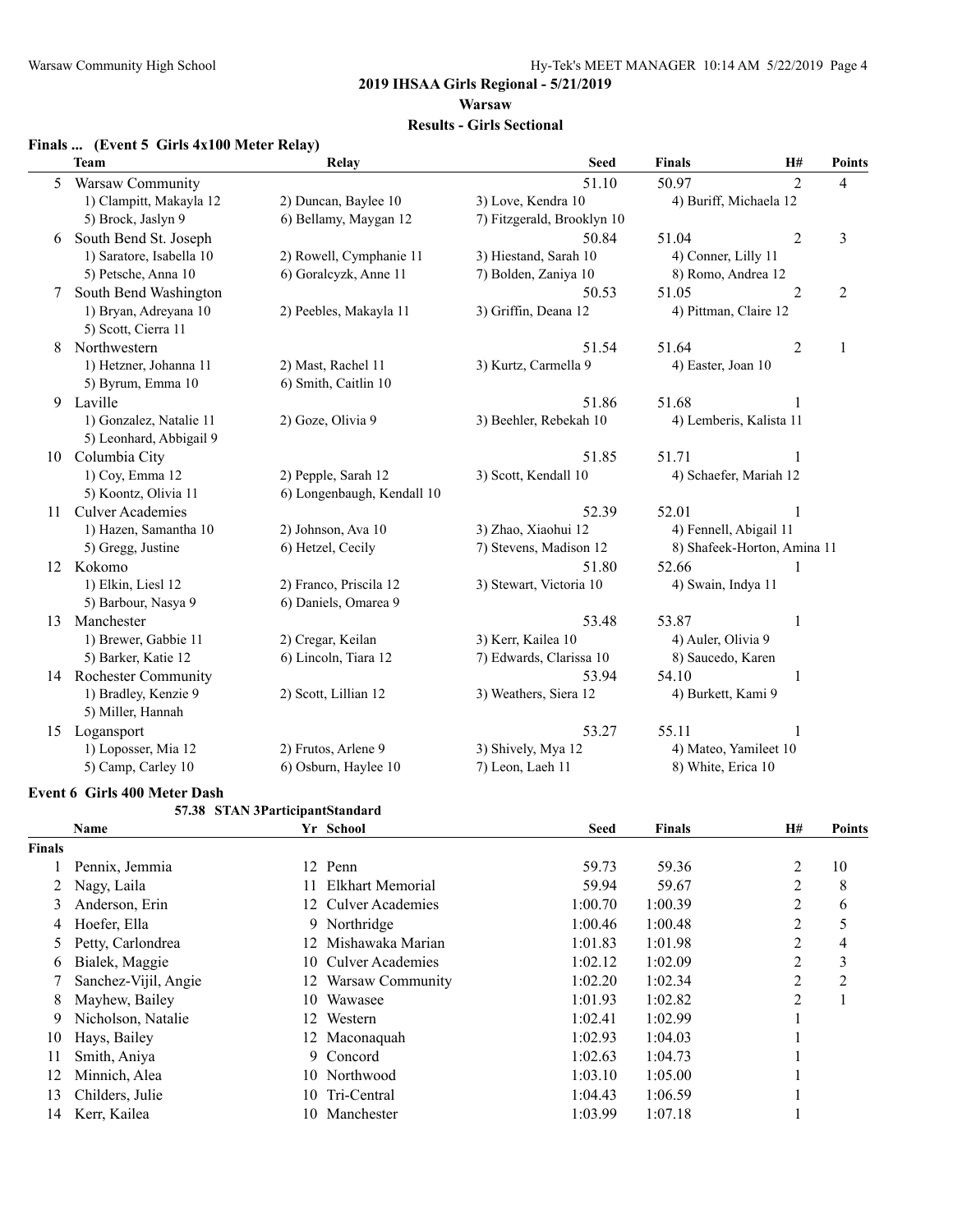#### **45.32 STAN 3ParticipantStandard Name Yr School Seed Finals H# Points Finals** 1 Lehman, Karlee 12 Northridge 47.68 46.90 2 10 2 Powell, Abigail 12 Triton 12 Triton 12 A8.75 47.01 2 8 3 Pfefferkorn, Makala 10 Northwestern 49.60 47.07 2 6 4 Delinski, Cecilia 10 John Glenn 47.35 47.36 2 5 5 Carrico, Kelsi 11 Penn 48.22 48.51 2 4 6 Tarman, Tesslyn 11 Concord 48.13 48.80 2 3 7 Yoder, Madelyn 10 Fairfield 48.77 49.65 2 2 8 Peters, Kacee 12 Plymouth 12 Plymouth 49.69 50.26 1 1 9 Petsche, Anna 10 South Bend St. Joseph 50.38 50.46 1 10 Buriff, Michaela 12 Warsaw Community 48.76 50.72 2 11 Simon, Sydney 11 Concord 49.82 50.94 1 12 Klotz, Ellie 11 Warsaw Community 50.46 51.18 1 13 Little, Rachel 10 Maconaquah 52.09 51.57 1 14 Wise, Carlie 12 Lakeland Christian Academy 50.50 52.30 1 15 Stevens, Madison 12 Culver Academies 51.12 52.71 1 16 Jarrell, Lizzy 9 Western 53.36 54.23 1 **Event 8 Girls 800 Meter Run 2:16.24 STAN 3ParticipantStandard Name Yr School Seed Finals Points Finals** 1 Rivera, Marissa 11 Culver Academies 2:24.73 2:17.08 10 2 Marshall, Nicole 10 Penn 2:20.52 2:20.51 8 3 Cooper, Summer 11 Concord 2:23.18 2:21.44 6 4 Beshara, Sarah 9 Mishawaka 2:25.02 2:24.02 5 5 Beckham, Remi 12 Warsaw Community 2:24.91 2:25.67 4 6 Quintana, Faith 12 Mishawaka 2:22.85 2:27.91 3 7 Lopez, Sara 12 Northwood 2:27.89 2:31.13 2 8 Campbell, Mackenzie 12 Pioneer 2:31.90 2:31.34 1 9 Kenney, Marissa 11 South Bend Riley 2:29.79 2:31.91 10 Carothers, Kaitlyn 12 Plymouth 2:33.85 2:34.58 11 Lusinde, Amanda 9 Warsaw Community 2:27.91 2:35.38 12 Borkowski, Anna 9 South Bend Adams 2:29.96 2:36.68 13 Dibley, Lauren 11 Elkhart Central 2:28.78 2:39.40 14 Oddou, Eden 11 Columbia City 2:24.57 2:39.57 15 Manuel, Sarah 10 Western 2:29.52 2:43.32 16 Hall, Rachel 11 Bremen 2:34.51 2:49.54 **Event 9 Girls 200 Meter Dash 25.17 STAN 3ParticipantStandard Name Yr School Seed Prelims H# Preliminaries** 1 Johnson, Paishence 11 Mishawaka 25.42 25.88 Q 1 2 Heerschop, Shelby 11 Northridge 26.47 26.43 Q 2

3 Reeves, Mya 11 Elkhart Memorial 26.60 26.68 Q 1 4 Barnes, Janiyah 12 Concord 26.36 26.75 Q 2 5 Figueroa, Cecille 9 Culver Academies 27.28 26.83 q 1

#### **Event 7 Girls 300 Meter Hurdles**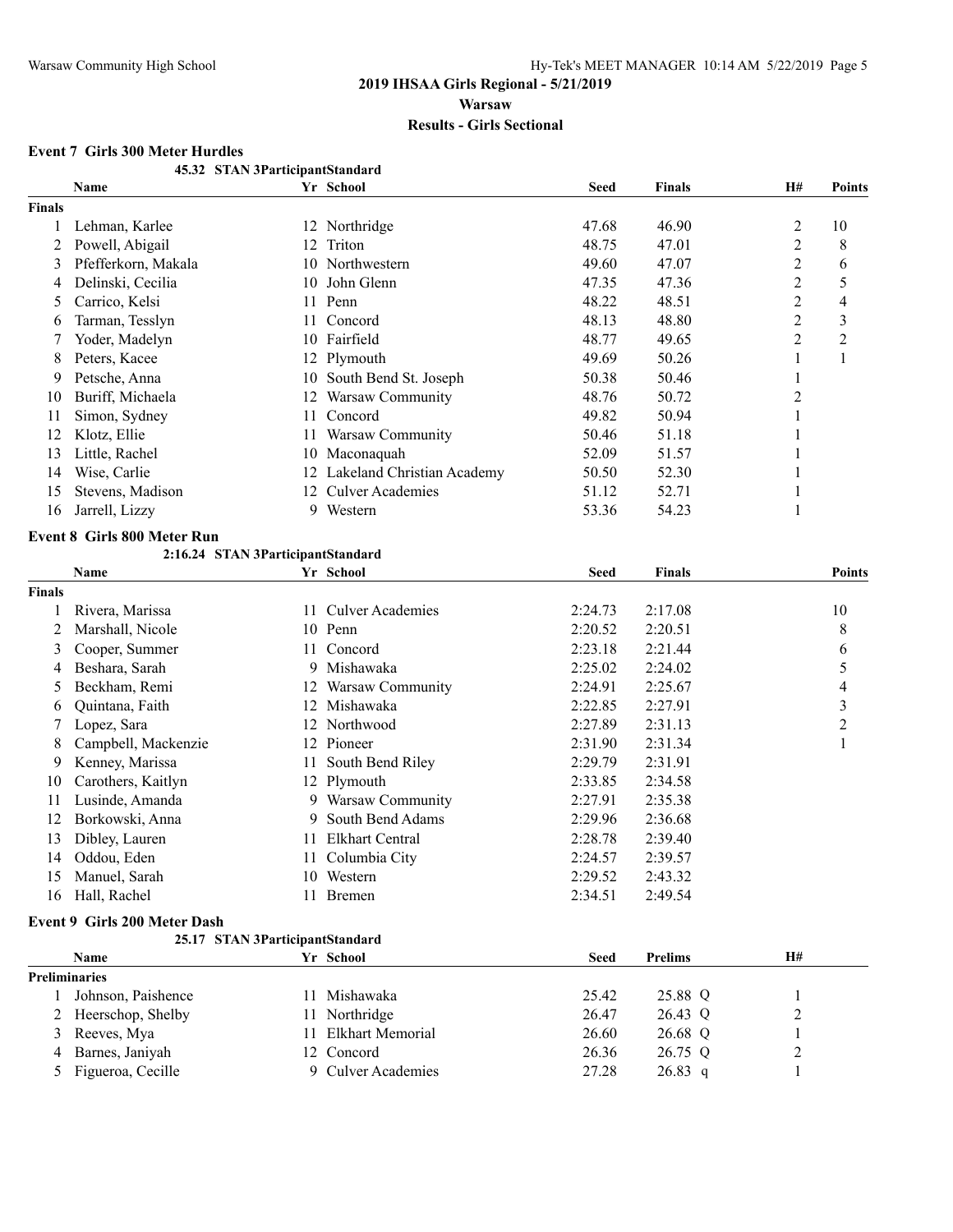## **2019 IHSAA Girls Regional - 5/21/2019**

**Warsaw**

#### **Results - Girls Sectional**

#### **Preliminaries ... (Event 9 Girls 200 Meter Dash)**

|     | Name               | Yr School                    | <b>Seed</b> | <b>Prelims</b>    | H# |
|-----|--------------------|------------------------------|-------------|-------------------|----|
| 6   | Lemberis, Kalista  | 11 Laville                   | 26.69       | $26.83$ q         |    |
|     | Hershberger, Riley | 12 Northwood                 | 26.74       | $26.85$ q         |    |
| 8   | Swen, Precious     | 12 Elkhart Christian Academy | 27.15       | $27.11 \text{ q}$ | 2  |
| 9.  | Higgins, Johntella | 11 Elkhart Central           | 27.95       | 27.36             |    |
| 10  | Franco, Priscila   | 12 Kokomo                    | 27.28       | 27.77             |    |
| 11  | Hiestand, Sarah    | 10 South Bend St. Joseph     | 27.46       | 28.06             | 2  |
| 12  | Parisi, Lexi       | 12 Northwood                 | 27.25       | 28.10             |    |
| 13. | White, Raven       | 10 Bremen                    | 28.28       | 28.11             |    |
| 14  | Keller, Nicole     | 12 Plymouth                  | 28.12       | 28.40             | 2  |
| 15  | Hetzner, Johanna   | 11 Northwestern              | 27.71       | 28.96             |    |
| 16. | Elkin, Liesl       | 12 Kokomo                    | 27.98       | 29.29             |    |

#### **Event 9 Girls 200 Meter Dash**

#### **25.17 STAN 3ParticipantStandard**

| <b>Name</b>          |     |                  | <b>Prelims</b>                                                                                                            | <b>Finals</b> | <b>Points</b> |
|----------------------|-----|------------------|---------------------------------------------------------------------------------------------------------------------------|---------------|---------------|
|                      |     |                  |                                                                                                                           |               |               |
| Johnson, Paishence   |     | Mishawaka        | 25.88                                                                                                                     | 25.74         | 10            |
| 2 Heerschop, Shelby  |     | Northridge       | 26.43                                                                                                                     | 26.17         | 8             |
| 3 Reeves, Mya        | 11. | Elkhart Memorial | 26.68                                                                                                                     | 26.56         |               |
| 4 Lemberis, Kalista  |     |                  | 26.83                                                                                                                     | 26.64         |               |
| 5 Figueroa, Cecille  |     |                  | 26.83                                                                                                                     | 26.96         | 4             |
| 6 Swen, Precious     |     |                  | 27.11                                                                                                                     | 27.09         |               |
| 7 Hershberger, Riley |     |                  | 26.85                                                                                                                     | 27.09         |               |
| Barnes, Janiyah      |     |                  | 26.75                                                                                                                     | 27.51         |               |
|                      |     |                  | Yr School<br>11.<br>11.<br>11 Laville<br>9 Culver Academies<br>12 Elkhart Christian Academy<br>12 Northwood<br>12 Concord |               |               |

#### **Event 10 Girls 3200 Meter Run**

#### **10:51.59 STAN 3ParticipantStandard**

|               | Name              |     | Yr School              | <b>Seed</b> | <b>Finals</b> | <b>Points</b>  |
|---------------|-------------------|-----|------------------------|-------------|---------------|----------------|
| <b>Finals</b> |                   |     |                        |             |               |                |
|               | Dyer, Morgan      | 11. | Elkhart Memorial       | 11:17.77    | 11:08.67      | 10             |
|               | Jankowski, Ellie  |     | 12 Penn                | 11:23.68    | 11:12.27      | 8              |
| 3             | Barnett, Wini     | 9.  | Warsaw Community       | 11:34.51    | 11:26.62      | 6              |
| 4             | Spidell, Julynne  | 9.  | Kokomo                 | 12:01.99    | 11:43.65      | 5              |
| 5             | Hiatt, Mallory    |     | 11 Rochester Community | 11:47.47    | 11:47.02      | 4              |
| 6             | Haldeman, Carol   | 11. | Fairfield              | 11:47.53    | 11:55.77      | 3              |
|               | Calloway, Madilyn |     | 9 Rochester Community  | 12:06.65    | 12:01.19      | $\overline{2}$ |
| 8             | Quintana, Faith   | 12  | Mishawaka              | 12:13.23    | 12:04.73      |                |
| 9             | Scher, Nicky      | 11  | North Miami            | 12:19.85    | 12:06.10      |                |
| 10            | Clark, Caitlin    |     | 11 Northridge          | 12:25.04    | 12:11.76      |                |
| 11            | Leicht, Makenna   | 9   | Cass                   | 12:22.12    | 12:13.70      |                |
| 12            | Cooper, Megan     | 12  | South Bend Clay        | 12:26.08    | 12:15.31      |                |
| 13            | Gunter, Taylor    | 11  | Warsaw Community       | 11:59.16    | 12:16.38      |                |
| 14            | Mischak, Madeline | 11. | South Bend Adams       | 12:04.29    | 12:25.64      |                |
| 15            | Alkire, Aislynn   |     | 11 Penn                | 12:24.44    | 12:35.94      |                |
| 16            | Longshore, Lauren |     | Northwestern           | 12:13.12    | 12:42.56      |                |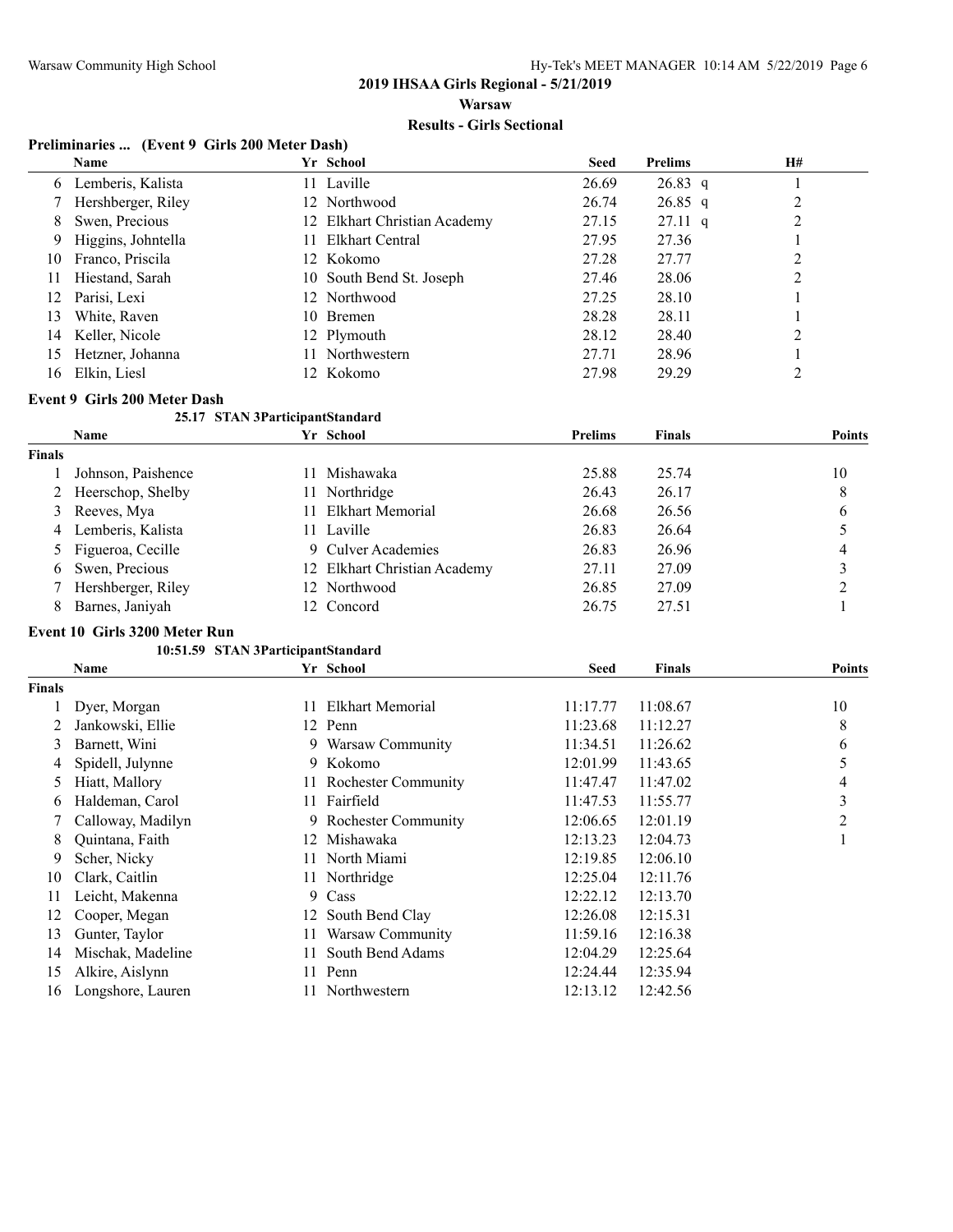#### **2019 IHSAA Girls Regional - 5/21/2019 Warsaw**

#### **Results - Girls Sectional**

## **Event 11 Girls 4x400 Meter Relay**

**3:57.25 STAN 3ParticipantStandard**

|               | <b>Team</b>              | Relay                      | <b>Seed</b>                   | <b>Finals</b>            | H#                           | <b>Points</b> |
|---------------|--------------------------|----------------------------|-------------------------------|--------------------------|------------------------------|---------------|
| <b>Finals</b> |                          |                            |                               |                          |                              |               |
| 1             | <b>Culver Academies</b>  |                            | 4:11.86                       | 4:03.91                  | 2                            | 10            |
|               | 1) Rivera, Madison 9     | 2) Bialek, Maggie 10       | 3) Rivera, Marissa 11         | 4) Anderson, Erin 12     |                              |               |
|               | 5) Zhao, Xiaohui 12      | 6) Figueroa, Cecille 9     | 7) Dolan, Sofia               | 8) Stevens, Madison 12   |                              |               |
|               | 2 Penn                   |                            | 4:04.64                       | 4:06.40                  | $\overline{2}$               | 8             |
|               | 1) Marshall, Nicole 10   | 2) Carrico, Kelsi 11       | 3) Lacognato, Maya 12         | 4) Pennix, Jemmia 12     |                              |               |
|               | 5) Jankowski, Ellie 12   | 6) Smith, Julie 9          | 7) Neal, Brooke 11            | 8) Love, Keotave 9       |                              |               |
| 3             | Northridge               |                            | 4:03.45                       | 4:07.69                  | $\overline{2}$               | 6             |
|               | 1) Sorg, Madison 12      | 2) Hoefer, Ella 9          | 3) Stoltzfus, Ariana 12       | 4) Heerschop, Shelby 11  |                              |               |
|               | 5) Hoffman, Hannah 10    | 6) Kirkpatrick, Kit 11     | 7) Papandrea, Elainna 9       | 8) Lehman, Karlee 12     |                              |               |
|               | 4 Mishawaka              |                            | 4:07.34                       | 4:08.25                  | $\overline{2}$               | 5             |
|               | 1) Beshara, Sarah 9      | 2) Ibarra, Rachel 12       | 3) Udongo, Ambriyana 11       | 4) Johnson, Paishence 11 |                              |               |
|               | 5) Lovingood, Dajenara 9 | 6) Quintana, Faith 12      | 7) Smith, DeiJana 12          | 8) Young, Kyra 12        |                              |               |
| 5             | Warsaw Community         |                            | 4:04.21                       | 4:09.84                  | $\overline{c}$               | 4             |
|               | 1) Beckham, Remi 12      | 2) Bellamy, Maygan 12      | 3) Knight, Ava 9              | 4) Beckham, Adree 10     |                              |               |
|               | 5) Kilburn, Grayson 11   | 6) Sanchez-Vijil, Angie 12 | 7) Johnson, Madison (Madi) 10 | 8) Desenberg, Lex 12     |                              |               |
| 6             | South Bend Adams         |                            | 4:11.48                       | 4:17.83                  | $\overline{2}$               | 3             |
|               | 1) Mihut, Alexandra 12   | 2) Moore, Devyn 11         | 3) Elliot, MaryClare 9        | 4) Exum, Shanell 10      |                              |               |
|               | 5) Mihut, Jordan 10      | 6) Woods, Brianna 10       | 7) Borkowski, Anna 9          | 8) Mihut, Hannah 12      |                              |               |
| 7             | Northwood                |                            | 4:10.11                       | 4:18.42                  | $\overline{c}$               | 2             |
|               | 1) Minnich, Alea 10      | 2) Parisi, Kali 12         | 3) Parisi, Lexi 12            | 4) Lopez, Sara 12        |                              |               |
|               | 5) Martz, Emma 9         | 6) Hershberger, Riley 12   |                               |                          |                              |               |
| 8             | Concord                  |                            | 4:14.20                       | 4:20.25                  |                              | 1             |
|               | 1) Tarman, Tesslyn 11    | 2) Cooper, Summer 11       | 3) Simon, Sydney 11           |                          | 4) Colton-Flores, Shenais 12 |               |
|               | 5) Smith, Aniya 9        | 6) Pfeil, Alyssa 11        | 7) Madayay, Asia 11           | 8) Trout, Sophia 9       |                              |               |
| 9             | South Bend St. Joseph    |                            | 4:17.99                       | 4:21.38                  | $\mathbf{1}$                 |               |
|               | 1) Hiestand, Sarah 10    | 2) Gillis, Grace 12        | 3) Petsche, Anna 10           | 4) Kearns, Libby 11      |                              |               |
|               | 5) Saratore, Isabella 10 | 6) Kearney, Maeve 10       | 7) Brandt, Jess 12            | 8) Romo, Andrea 12       |                              |               |
|               | 10 Laville               |                            | 4:21.16                       | 4:22.12                  | 1                            |               |
|               | 1) Cox, Trynitie 11      | 2) Gonzalez, Natalie 11    | 3) Fuchs, Madelyn 9           | 4) Lemberis, Kalista 11  |                              |               |
|               | 5) Leonhard, Abbigail 9  |                            |                               |                          |                              |               |
| 11            | Columbia City            |                            | 4:12.73                       | 4:22.15                  | $\overline{c}$               |               |
|               | 1) Oddou, Lillie 11      | 2) Coy, Emma 12            | 3) Oddou, Eden 11             | 4) Hill, Macey 10        |                              |               |
|               | 5) Champan, Abigael 10   | 6) Koontz, Olivia 11       |                               |                          |                              |               |
|               | 12 Maconaquah            |                            | 4:23.27                       | 4:23.80                  | 1                            |               |
|               | 1) Hays, Bailey 12       | 2) Jess, Ashley 12         | 3) Johnston, Janet 11         | 4) Holland, Jolee 11     |                              |               |
|               | 5) Merritt, Alexandra 9  | 6) Ramos, Alyssa 10        | 7) Little, Rachel 10          |                          |                              |               |
| 13            | Western                  |                            | 4:19.61                       | 4:25.42                  |                              |               |
|               | 1) Manuel, Sarah 10      | 2) Rassel, Audrey 9        | 3) Marley, Emma 12            | 4) Nicholson, Natalie 12 |                              |               |
|               | 5) Jarrell, Lizzy 9      | 6) Biggs, Ella 9           |                               |                          |                              |               |
| 14            | Tippecanoe Valley        |                            | 4:27.15                       | 4:30.44                  | 1                            |               |
|               | 1) Bussard, Sophie 12    | 2) Wagoner, Delaney 10     | 3) Wagner, Sidney 10          | 4) Jimenez, Valeria 11   |                              |               |
|               | 5) Hoover, Haley         |                            |                               |                          |                              |               |
| 15            | Manchester               |                            | 4:28.47                       | 4:37.43                  | 1                            |               |
|               | 1) Kerr, Kailea 10       | 2) Edwards, Clarissa 10    | 3) Rickert, McKenna 9         | 4) Barker, Katie 12      |                              |               |
|               | 5) Lincoln, Tiara 12     | 6) West, Ainsley 9         | 7) Cashdollar, Kambree 9      | 8) Cregar, Keilan        |                              |               |
|               | 16 Northwestern          |                            | 4:18.03                       | 4:38.80                  | 1                            |               |
|               | 1) Mast, Rachel 11       | 2) Jocius, Alexsander 12   | 3) Hetzner, Johanna 11        |                          | 4) Pfefferkorn, Makala 10    |               |
|               | 5) Lechner, Casey 12     | 6) Kurtz, Carmella 9       |                               |                          |                              |               |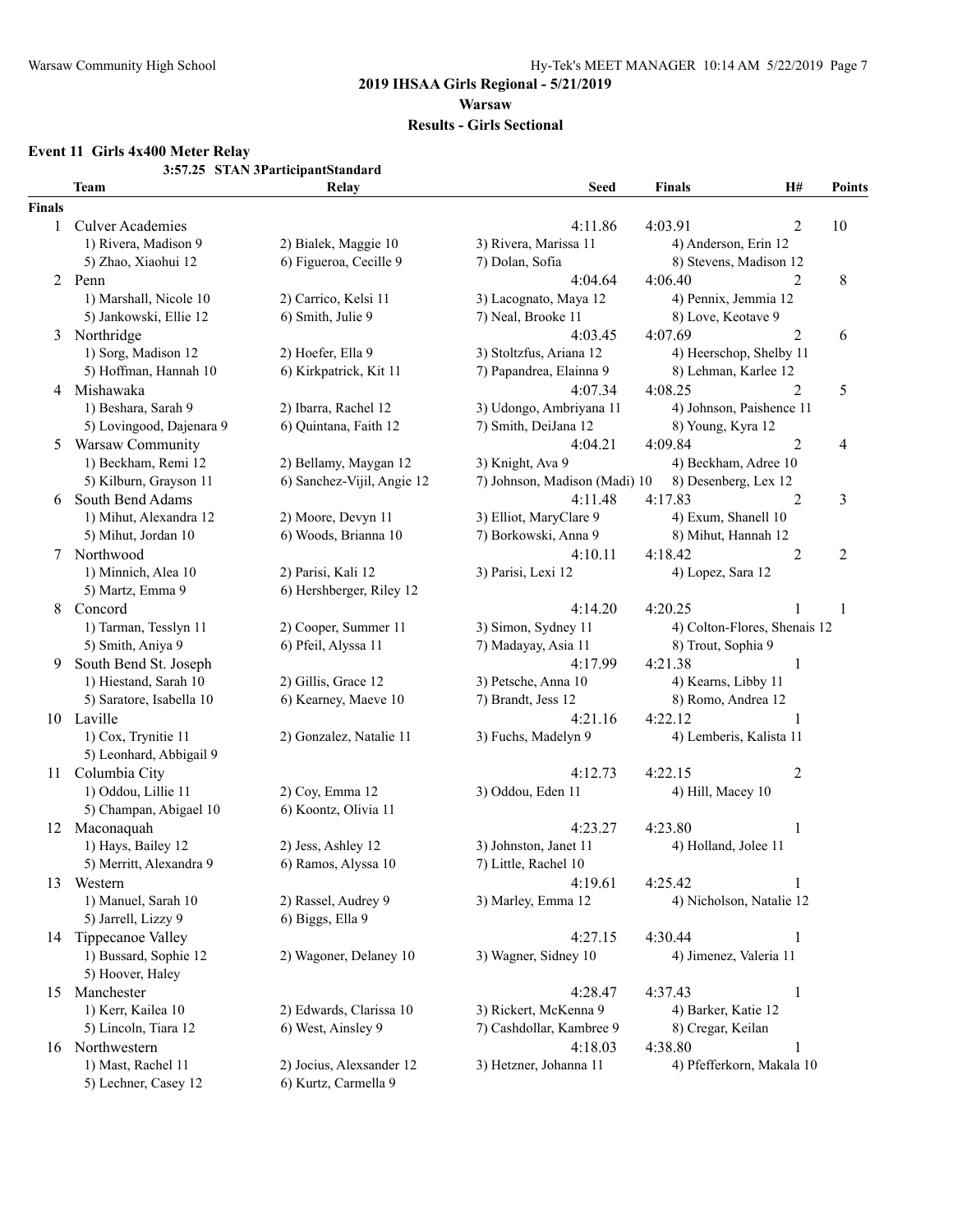# **Event 12 Girls High Jump**

|                      | 5-04.50 STAN 3ParticipantStandard  |    |                          |             |                |                |
|----------------------|------------------------------------|----|--------------------------|-------------|----------------|----------------|
|                      | Name                               |    | Yr School                | Seed        | <b>Finals</b>  | <b>Points</b>  |
| <b>Finals</b>        |                                    |    |                          |             |                |                |
| 1                    | Bontrager, Chloe                   |    | 12 Fairfield             | 5-03.00     | $5 - 03.00$    | 10             |
| 2                    | Kilburn, Grayson                   | 11 | Warsaw Community         | 5-03.00     | 5-02.00        | 8              |
| 3                    | Marohn, Claudia                    |    | 10 Plymouth              | $4 - 10.00$ | $J5-02.00$     | 6              |
| 4                    | Platz, Madison                     | 9  | John Glenn               | $4 - 10.00$ | 5-01.00        | 5              |
| 5                    | Szabo, Kennedy                     |    | So Penn                  | 5-01.00     | J5-01.00       | 4              |
| 6                    | Lauck, Kennedy                     | 11 | Warsaw Community         | 5-02.00     | $5 - 00.00$    | $\mathfrak{Z}$ |
| 7                    | Hartman, Natalie                   | 11 | Penn                     | 5-02.00     | $J5-00.00$     | $\overline{c}$ |
| 8                    | Shively, Mya<br>Pemberton, Alison  |    | 12 Logansport            | $4 - 10.00$ | $4 - 10.00$    | $\mathbf{1}$   |
| 9                    |                                    | 11 | Taylor                   | 5-01.00     | $J4-10.00$     |                |
| 9                    | Simon, Sydney                      | 11 | Concord                  | 5-00.00     | J4-10.00       |                |
| 9                    | Hess, Cassie                       | 12 | Concord                  | 5-02.00     | J4-10.00       |                |
| 12                   | Hunter, Sara                       | 9  | Plymouth                 | $4 - 10.00$ | $J4-10.00$     |                |
| 12                   | Estes, Kyleigh                     | 10 | Elkhart Central          | $5 - 00.00$ | J4-10.00       |                |
| 12                   | Oilar, Megan                       | 12 | Columbia City            | 4-10.00     | J4-10.00       |                |
| $---$                | Mast, Rachel                       | 11 | Northwestern             | 4-10.00     | NH             |                |
|                      | Shafeek-Horton, Amina              | 11 | <b>Culver Academies</b>  | 4-08.00     | NH             |                |
|                      | Long, De'Airiah                    | 11 | <b>Elkhart Memorial</b>  | $4 - 10.00$ | NH             |                |
| ---                  | Bowyer, Emily                      | 11 | Maconaquah               | $5 - 00.00$ | NH             |                |
| $---$                | Hartley, Adria                     |    | 12 Kokomo                | 4-10.00     | NH             |                |
|                      | <b>Event 13 Girls Long Jump</b>    |    |                          |             |                |                |
|                      | 17-08.25 STAN 3ParticipantStandard |    |                          |             |                |                |
|                      | Name                               |    | Yr School                | <b>Seed</b> | <b>Prelims</b> |                |
| <b>Preliminaries</b> |                                    |    |                          |             |                |                |
| 1                    | Pittman, Claire                    |    | 12 South Bend Washington | 17-08.75    | $17-02.25$ q   |                |
| 2                    | Easter, Joan                       | 10 | Northwestern             | 15-09.75    | $16-08.25$ q   |                |
| 3                    | Bagarus, Rylin                     | 12 | Mishawaka                | 16-00.50    | $16-03.00$ q   |                |
| 4                    | Parzygnot, Jada                    | 12 | Wawasee                  | 16-06.00    | $16-01.00$ q   |                |
| 5                    | Pfefferkorn, Makala                | 10 | Northwestern             | 15-10.75    | $15-11.00$ q   |                |
| 6                    | Kirkpatrick, Kit                   | 11 | Northridge               | 16-04.00    | $15-10.00$ q   |                |
| 7                    | Brewer, Gabbie                     | 11 | Manchester               | 15-08.00    | $15-08.00$ q   |                |
| 8                    | Rowell, Cymphanie                  | 11 | South Bend St. Joseph    | 15-07.75    | $15-07.25$ q   |                |
| 9                    | Pemberton, Alison                  | 11 | Taylor                   | 15-10.75    | $15-07.00$ q   |                |
| 10                   | Steffensmeier, Abby                |    | 11 Warsaw Community      | 15-11.00    | 15-06.25       |                |
| $\pm$                | Thompson, McKayla                  |    | 11 Cass                  | 15-08.00    | 15-02.00       |                |
| 12                   | Leady, Kayla                       |    | 11 Penn                  | 15-09.00    | 14-10.00       |                |
| 13                   | Fansler, Lauren                    | 9. | John Glenn               | 15-07.00    | 14-08.25       |                |
| 14                   | Marohn, Julia                      |    | 12 Plymouth              | 15-01.00    | 14-03.25       |                |
| 15                   | Boley, Sydnie                      | 9  | Taylor                   | 15-07.25    | 13-08.00       |                |
| 16                   | Hazen, Samantha                    | 10 | <b>Culver Academies</b>  | 15-00.00    | 13-01.00       |                |
|                      |                                    |    |                          |             |                |                |
|                      | <b>Event 13 Girls Long Jump</b>    |    |                          |             |                |                |
|                      | 17-08.25 STAN 3ParticipantStandard |    |                          |             |                |                |
|                      | Name                               |    | Yr School                | Prelims     | <b>Finals</b>  | <b>Points</b>  |
| <b>Finals</b>        |                                    |    |                          |             |                |                |
| 1                    | Pittman, Claire                    |    | 12 South Bend Washington | 17-02.25    | 17-02.25       | 10             |
| 2                    | Easter, Joan                       |    | 10 Northwestern          | 16-08.25    | 16-08.25       | 8              |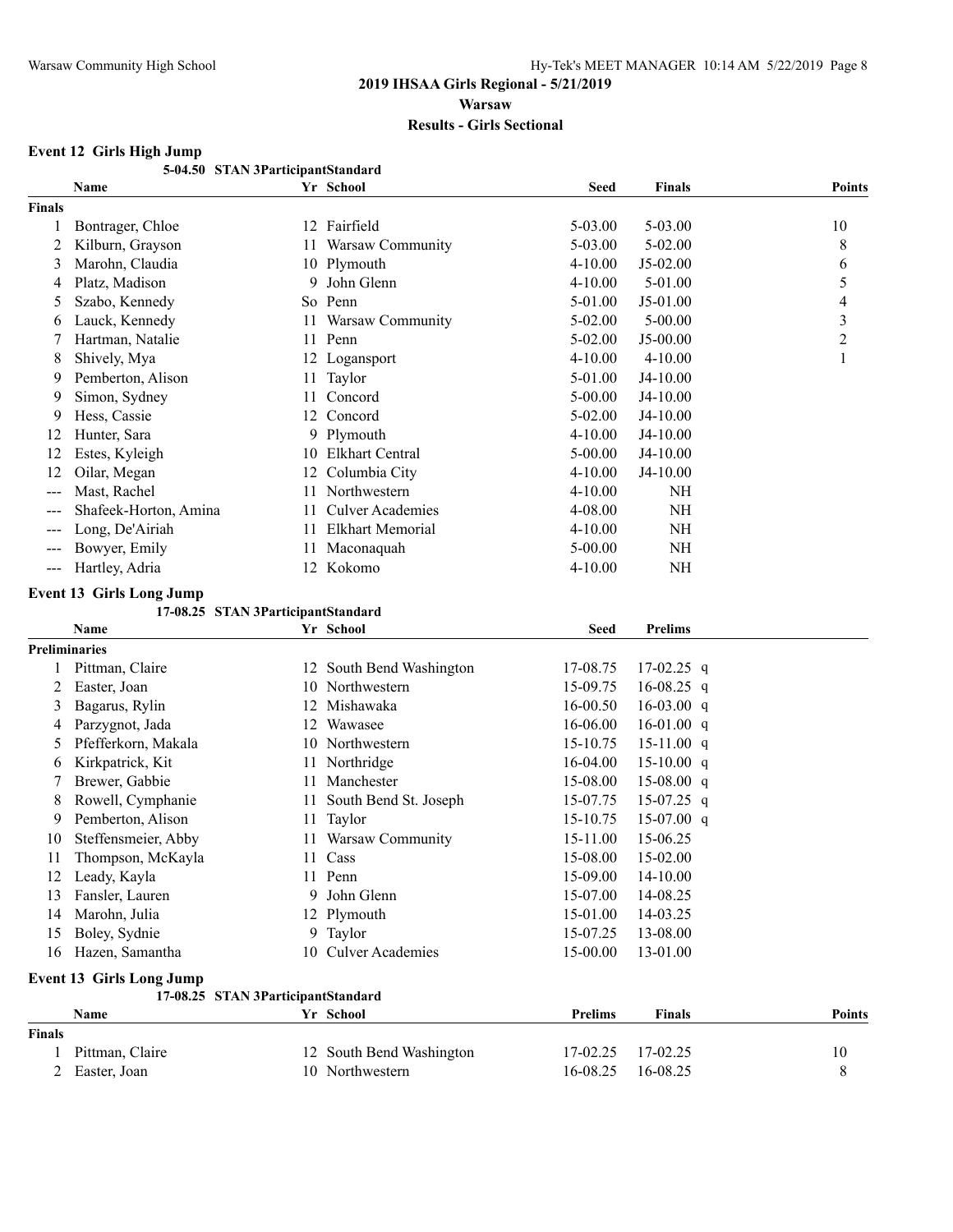#### **Finals ... (Event 13 Girls Long Jump)**

|    | <b>Name</b>           | Yr School                | <b>Prelims</b> | <b>Finals</b>      | <b>Points</b> |
|----|-----------------------|--------------------------|----------------|--------------------|---------------|
|    | 3 Pfefferkorn, Makala | 10 Northwestern          | $15-11.00$     | $16-04.25$         |               |
|    | 4 Parzygnot, Jada     | 12 Wawasee               | 16-01.00       | $J16-04.25$        |               |
|    | 5 Brewer, Gabbie      | 11 Manchester            | 15-08.00       | 16-03.25           | 4             |
|    | 6 Bagarus, Rylin      | 12 Mishawaka             | $16-03.00$     | $16 - 03.00$       |               |
|    | 7 Kirkpatrick, Kit    | 11 Northridge            | $15 - 10.00$   | $15 - 10.00$       |               |
|    | 8 Pemberton, Alison   | 11 Taylor                | $15-07.00$     | 15-07.25           |               |
| 9. | Rowell, Cymphanie     | 11 South Bend St. Joseph |                | 15-07.25 J15-07.25 |               |

#### **Event 14 Girls Discus Throw**

#### **125-05 STAN 3ParticipantStandard**

|                      | <b>Name</b>       |    | Yr School                | <b>Seed</b> | <b>Prelims</b>   |  |
|----------------------|-------------------|----|--------------------------|-------------|------------------|--|
| <b>Preliminaries</b> |                   |    |                          |             |                  |  |
|                      | Parker, Averi     | 10 | Cass                     | 125-06.50   | 133-07.00 g STAN |  |
|                      | Kauffman, Madison |    | 12 Pioneer               | 125-00.25   | $121 - 01.00$ q  |  |
| 3                    | Pritchard, Sara   |    | 12 Wawasee               | 107-01      | 112-06.00 q      |  |
| 4                    | Pulianas, Mia     |    | 10 Elkhart Central       | 119-01      | $109 - 06.00$ q  |  |
| 5                    | Roundtree, Tianna |    | 12 Elkhart Memorial      | 118-05      | $108-00.00$ q    |  |
| 6                    | Miller, Devyn     |    | 12 Mishawaka             | 102-06      | $107 - 08.00$ q  |  |
|                      | Miller, Madeline  | 9. | Culver Academies         | 97-00       | $106-01.00$ q    |  |
| 8                    | Dawson, Lynae     |    | 12 Warsaw Community      | 99-03       | $104 - 01.00$ q  |  |
| 9                    | Rice, Sydney      |    | 9 Plymouth               | 95-07       | $97-02.00$ q     |  |
| 10                   | Connell, Adreana  |    | 12 South Bend Riley      | 98-05       | 96-11.00         |  |
| 11                   | Miller, Aujanae   | 12 | Mishawaka                | 107-07      | 95-02.00         |  |
| 12                   | Martin, Abigail   |    | 9 Northridge             | 97-11       | 92-04.00         |  |
| 13                   | Lindenman, Hannah |    | 12 South Bend St. Joseph | 116-01      | 91-03.00         |  |
| 14                   | Little, Sydney    |    | 9 Penn                   | 101-09      | $90 - 02.00$     |  |
| 15                   | Riese, Kaylee     |    | 11 Northwestern          | 96-10.50    | 89-10.00         |  |
| 16                   | Pegg, Sarah       |    | Manchester               | 96-00       | 86-10.00         |  |

#### **Event 14 Girls Discus Throw**

#### **125-05 STAN 3ParticipantStandard**

|               | Name                           |     | Yr School           | <b>Prelims</b> | <b>Finals</b>    |             | <b>Points</b> |
|---------------|--------------------------------|-----|---------------------|----------------|------------------|-------------|---------------|
| <b>Finals</b> |                                |     |                     |                |                  |             |               |
|               | Parker, Averi                  |     | 10 Cass             | 133-07         | 138-00.00        | <b>STAN</b> | 10            |
|               | 2 Kauffman, Madison            |     | 12 Pioneer          |                | 121-01 121-10.00 |             | 8             |
|               | 3 Pulianas, Mia                | 10. | Elkhart Central     |                | 109-06 115-09.00 |             | 6             |
|               | 4 Roundtree, Tianna            |     | 12 Elkhart Memorial |                | 108-00 113-10.00 |             |               |
|               | 5 Pritchard, Sara              |     | 12 Wawasee          |                | 112-06 112-06.00 |             | 4             |
| 6             | Miller, Devyn                  |     | 12 Mishawaka        |                | 107-08 107-08.00 |             |               |
|               | 7 Miller, Madeline             |     | 9 Culver Academies  | 106-01         | 106-01.00        |             | ↑             |
| 8             | Dawson, Lynae                  |     | 12 Warsaw Community | 104-01         | 104-08.00        |             |               |
|               | 9 Rice, Sydney                 |     | 9 Plymouth          | 97-02          | 97-02.00         |             |               |
|               | <b>Event 15 Girls Shot Put</b> |     |                     |                |                  |             |               |

#### **40-08.50 STAN 3ParticipantStandard**

|                      | Name                |  | Yr School           | Seed | <b>Prelims</b>          |
|----------------------|---------------------|--|---------------------|------|-------------------------|
| <b>Preliminaries</b> |                     |  |                     |      |                         |
|                      | Parker, Alecia      |  | 10 South Bend Adams |      | 40-11.50 40-03.50 q     |
|                      | 2 Parker, Averi     |  | 10 Cass             |      | $37-05.00$ $38-08.00$ q |
|                      | 3 Kauffman, Madison |  | 12 Pioneer          |      | $38-00.25$ 38-06.50 q   |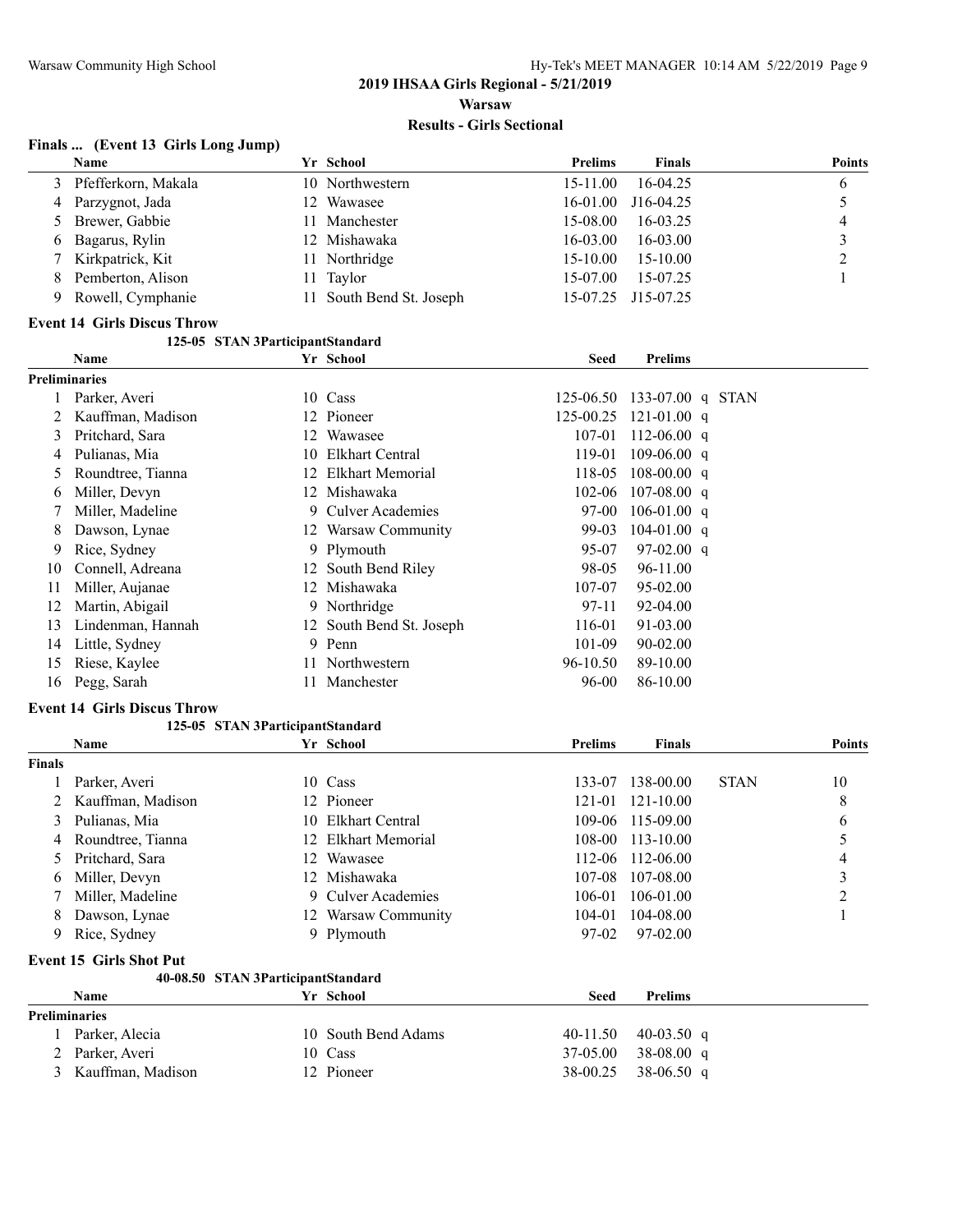#### **2019 IHSAA Girls Regional - 5/21/2019 Warsaw**

#### **Results - Girls Sectional**

#### **Preliminaries ... (Event 15 Girls Shot Put)**

|    | Name              |    | Yr School           | <b>Seed</b>  | <b>Prelims</b> |
|----|-------------------|----|---------------------|--------------|----------------|
|    | 4 Freel, Payton   |    | 12 Madison-Grant    | 40-11.75     | $38-02.00$ q   |
|    | Clawson, Felicity |    | 11 Columbia City    | $36 - 11.00$ | $37-02.00$ q   |
| 6  | Robinson, CeCe    |    | 12 Plymouth         | 37-00.00     | 36-10.75 q     |
|    | Clinton, Trinity  |    | 10 Penn             | 37-09.00     | 36-06.75 q     |
| 8  | Miller, Devyn     |    | 12 Mishawaka        | 35-09.00     | $36-03.00$ q   |
| 9. | Beck, Carissa     | 11 | Whitko              | 35-04.25     | $35-08.00$ q   |
| 10 | Miller, Madeline  |    | 9 Culver Academies  | 35-09.00     | 35-04.75       |
|    | Batteast, Brianna |    | 12 South Bend Clay  | 34-06.00     | 34-09.50       |
| 12 | Camp, Carley      |    | 10 Logansport       | 35-04.75     | 34-05.25       |
| 13 | Taborn, Dana      |    | 12 South Bend Clay  | 33-10.50     | 33-03.25       |
| 14 | Johnson, DeJanea  | 12 | Elkhart Memorial    | 34-08.00     | 32-11.25       |
| 15 | Roundtree, Tianna |    | 12 Elkhart Memorial | 33-08.00     | 31-02.25       |
|    | Garwood, Abbigail |    | Penn                | 35-09.50     | ND             |

**Event 15 Girls Shot Put**

#### **40-08.50 STAN 3ParticipantStandard**

|               | <b>Name</b>         | Yr School           | <b>Prelims</b> | <b>Finals</b> | <b>Points</b> |
|---------------|---------------------|---------------------|----------------|---------------|---------------|
| <b>Finals</b> |                     |                     |                |               |               |
|               | Parker, Alecia      | 10 South Bend Adams | $40 - 03.50$   | $40 - 03.50$  | 10            |
|               | 2 Parker, Averi     | 10 Cass             | 38-08.00       | 39-09.25      | 8             |
|               | 3 Freel, Payton     | 12 Madison-Grant    | 38-02.00       | 39-06.00      | 6             |
|               | 4 Kauffman, Madison | 12 Pioneer          | 38-06.50       | 38-06.50      |               |
|               | 5 Robinson, CeCe    | 12 Plymouth         | 36-10.75       | 37-04.75      | 4             |
|               | 6 Clawson, Felicity | 11 Columbia City    | 37-02.00       | 37-02.00      |               |
|               | 7 Clinton, Trinity  | 10 Penn             | 36-06.75       | 36-06.75      | ∍             |
|               | 8 Miller, Devyn     | 12 Mishawaka        | $36 - 03.00$   | $36 - 03.00$  |               |
| 9             | Beck, Carissa       | Whitko<br>H.        | 35-08.00       | 35-08.00      |               |

#### **Event 16 Girls Pole Vault**

#### **11-02.00 STAN 3ParticipantStandard**

|               | Name                 |     | Yr School                | <b>Seed</b>  | <b>Finals</b> |             | <b>Points</b> |
|---------------|----------------------|-----|--------------------------|--------------|---------------|-------------|---------------|
| <b>Finals</b> |                      |     |                          |              |               |             |               |
|               | Parzygnot, Jada      | 12  | Wawasee                  | $11-02.00$   | $11 - 02.00$  | <b>STAN</b> | 10            |
|               | Kehler, Caitlin      | 12. | Warsaw Community         | 11-06.00     | $10-10.00$    |             | 8             |
| 3             | Hartnagel, Francie   | 12  | Mishawaka Marian         | 10-06.00     | J10-10.00     |             | 6             |
| 4             | Smith, Caitlin       | 10- | Northwestern             | $10 - 02.00$ | 10-06.00      |             |               |
|               | White, Tatum         |     | 10 South Bend St. Joseph | 10-02.00     | $10 - 02.00$  |             | 4             |
| 6             | Schaefer, Mariah     |     | 12 Columbia City         | $9 - 10.00$  | J10-02.00     |             | 3             |
|               | Vanderzwaag, Analena | 12. | <b>Elkhart Central</b>   | $9 - 06.00$  | $9 - 06.00$   |             | 2             |
| 8             | Bell, Alana          |     | 9 Maconaquah             | $9 - 06.00$  | $J9-06.00$    |             |               |
| ---           | Ocock, Sarah         | 11  | Warsaw Community         | $9 - 06.00$  | NH            |             |               |
| ---           | Thomas, Claire       | 11  | Mishawaka Marian         | $9 - 06.00$  | NH            |             |               |
| ---           | Bialek, Maggie       | 10. | <b>Culver Academies</b>  | 8-06.00      | NH            |             |               |
| ---           | May, Makenna         | 9.  | Triton                   | 8-00.00      | <b>NH</b>     |             |               |
| ---           | White, Raven         | 10  | Bremen                   | 9-08.00      | <b>NH</b>     |             |               |
| ---           | Parr, Alex           | 12. | Western                  | $9 - 10.00$  | NH            |             |               |
| ---           | Smith, Haley         | 12. | Mishawaka                | $9 - 06.00$  | NH            |             |               |
| $---$         | Montgomery, Sarah    |     | 12 Maconaquah            | $9 - 06.00$  | NΗ            |             |               |